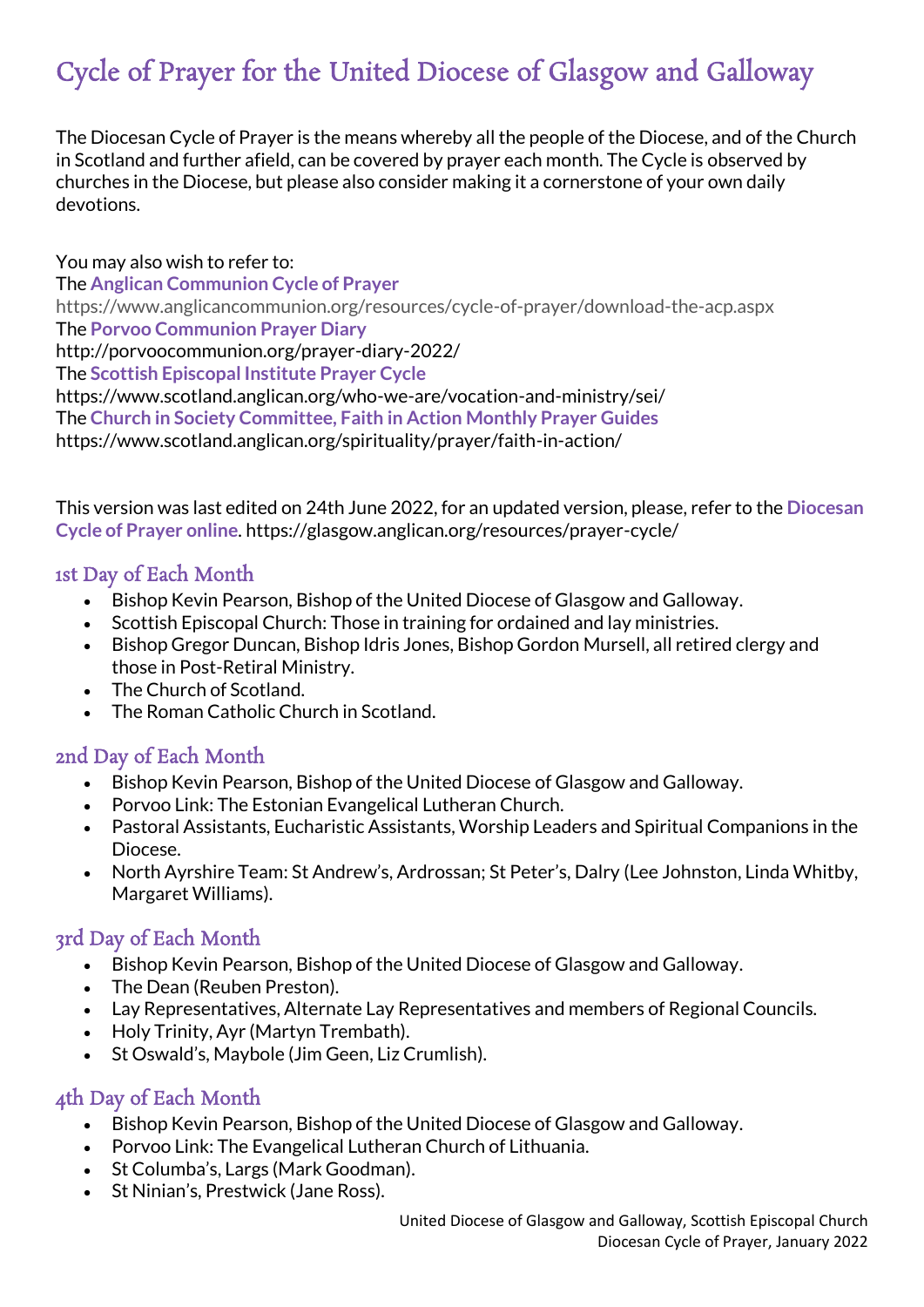- Bishop Kevin Pearson, Bishop of the United Diocese of Glasgow and Galloway.
- Scottish Episcopal Church: Aberdeen & Orkney (Bishop Anne Dyer).
- Holy Trinity, Kilmarnock (Harriet Johnston).
- St Ninian's, Troon (Keith Thomasson).

## 6th Day of Each Month

- Bishop Kevin Pearson, Bishop of the United Diocese of Glasgow and Galloway.
- Porvoo Link: The Church of Norway.
- St John the Evangelist, Annan; St John the Evangelist, Eastriggs; All Saints, Gretna; (Martin Callaghan, Melvyn Redgers).
- All Saints, Lockerbie; St John the Evangelist, Moffat (Paul Singh, John Stevenson).

## 7th Day of Each Month

- Bishop Kevin Pearson, Bishop of the United Diocese of Glasgow and Galloway.
- Bishop's Core Group.
- All Saints, Challoch, with the Whithorn Fellowship (Vacant).
- St Margaret of Scotland, New Galloway (Vacant).

## 8th Day of Each Month

- Bishop Kevin Pearson, Bishop of the United Diocese of Glasgow and Galloway.
- Porvoo Link: The Church of Sweden.
- Diocesan Council.
- St Mary's, Gatehouse of Fleet; St Francis of Assisi *(Greyfriars)*, Kirkcudbright (Stephen Hazlett, Gill Hart, John Martin, Gordon Mursell).

## 9th Day of Each Month

- Bishop Kevin Pearson, Bishop of the United Diocese of Glasgow and Galloway.
- Scottish Episcopal Church: Argyll and the Isles (Bishop Keith Riglin).
- St Ninian's, Castle Douglas (Christopher Ketley, Alan Rumble).
- Christ Church, Dalbeattie (Christopher Ketley, John Simmons, Helen Evans).

# 10th Day of Each Month

- Bishop Kevin Pearson, Bishop of the United Diocese of Glasgow and Galloway.
- Porvoo Link: The Church of England.
- St John the Evangelist, Dumfries (Janice Aiton, James Clark-Maxwell, Andrew MacKenzie, Ann Shukman, Steven Ballard, Gordon Warwick, Richard Starkey).
- St Ninian's, Portpatrick; St John the Evangelist, Stranraer (Vacant).

- Bishop Kevin Pearson, Bishop of the United Diocese of Glasgow and Galloway.
- Diocesan Secretary (John Mitchell).
- East End Team Ministry: St John the Evangelist, Baillieston; St Kentigern's, Dennistoun; St Serf's, Shettleston (Vacant, Lucy Ireland).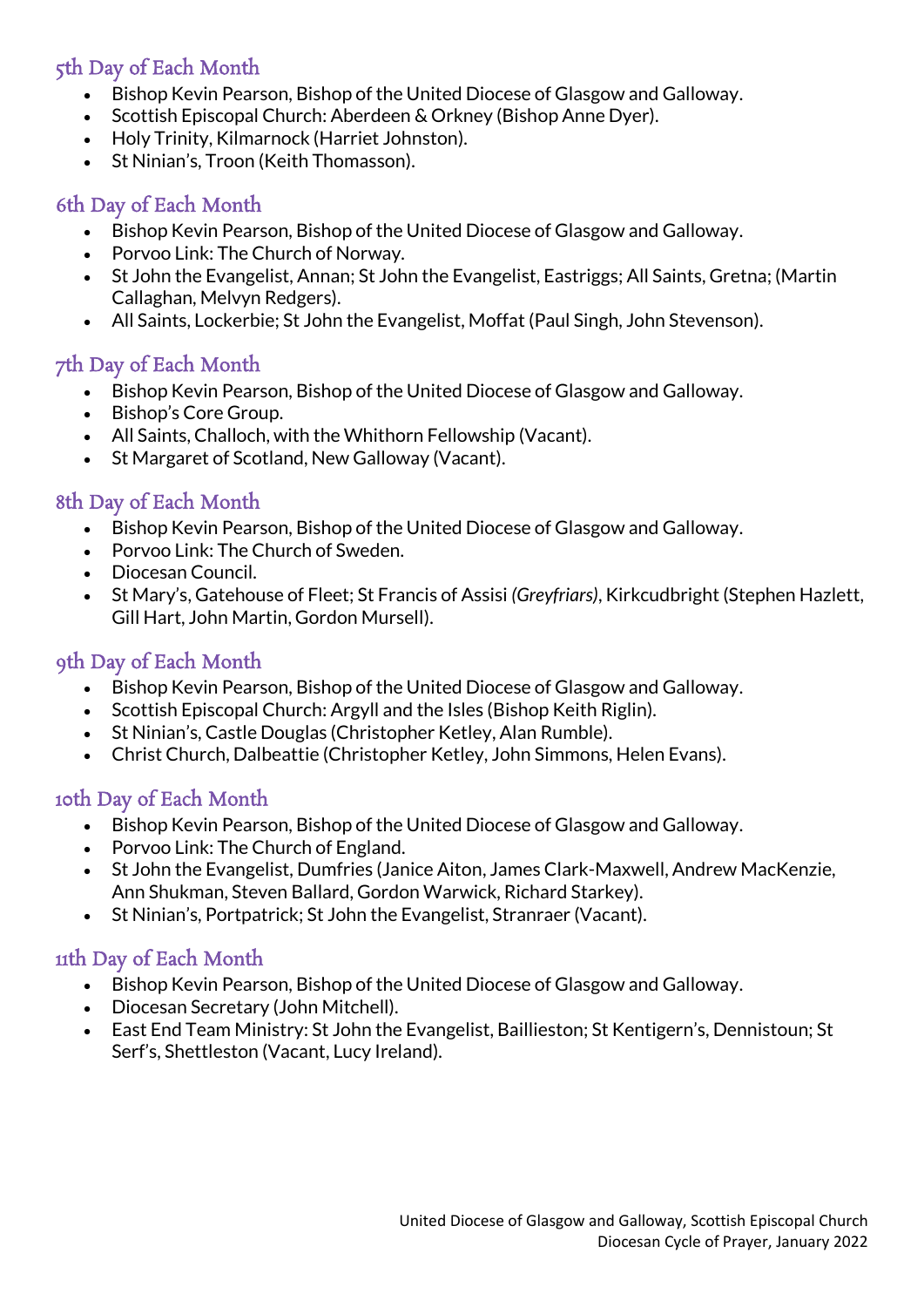- Bishop Kevin Pearson, Bishop of the United Diocese of Glasgow and Galloway.
- Porvoo Link: The Evangelical Lutheran Church of Finland.
- Diocesan Treasurer (Robert Burgon); Diocesan Auditors (John R. Park, Jacqui McCarrell, Andrew Littlejohn).
- St James-the-Less, Bishopbriggs (Paul Watson, Kennedy Fraser).
- St Cyprian's, Lenzie (Les Ireland).

# 13th Day of Each Month

- Bishop Kevin Pearson, Bishop of the United Diocese of Glasgow and Galloway.
- Scottish Episcopal Church: Brechin (Bishop Andrew Swift).
- Companions of Our Lady & St Mungo (Ellen Barrett, Alison Joy Whybrow).
- Holy Name, Cumbernauld (Kirstin Freeman, Ray Gascoigne).
- St Matthew's, Possilpark (David Wostenholm, Stuart Wood).

## 14th Day of Each Month

- Bishop Kevin Pearson, Bishop of the United Diocese of Glasgow and Galloway.
- Porvoo Link: The Church of Ireland.
- Diocesan Chancellor (Bruce Erroch); Diocesan Registrar (Ronald Inglis).
- St Bride's, Glasgow (Kevin Francis, Gregor Duncan).
- St Andrew's, Milngavie; (Andrea Hagenbuch, Fraser Gold).

## 15th Day of Each Month

- Bishop Kevin Pearson, Bishop of the United Diocese of Glasgow and Galloway.
- Warden of Lay Readers (Ray Gascoigne).
- Cathedral Chapter.
- Cathedral Church of St Mary, Glasgow (Kelvin Holdsworth, Oliver Brewer-Lennon, John Riches, Ellen Barrett, Maggie McTernan).

#### 16th Day of Each Month

- Bishop Kevin Pearson, Bishop of the United Diocese of Glasgow and Galloway.
- Porvoo Link: The Evangelical Lutheran Church of Iceland.
- Diocesan Makar (Kirstin Freeman).
- St Augustine's, Dumbarton (Heller González).

## 17th Day of Each Month

- Bishop Kevin Pearson, Bishop of the United Diocese of Glasgow and Galloway.
- Scottish Episcopal Church: Edinburgh (Bishop John Armes).
- Diocesan Architect (Rebecca Cadie); Diocesan Surveyor (Elliott Glenesk).
- All Saints, Bearsden; (Vacant).
- St Michael & All Angels, Helensburgh (Dominic Ind, Pat Smith, Kevin Boak).

- Bishop Kevin Pearson, Bishop of the United Diocese of Glasgow and Galloway.
- Porvoo Link: The Church in Wales.
- Drumchapel Ecumenical Partnership.
- All Saints, Jordanhill (Sydney Maitland).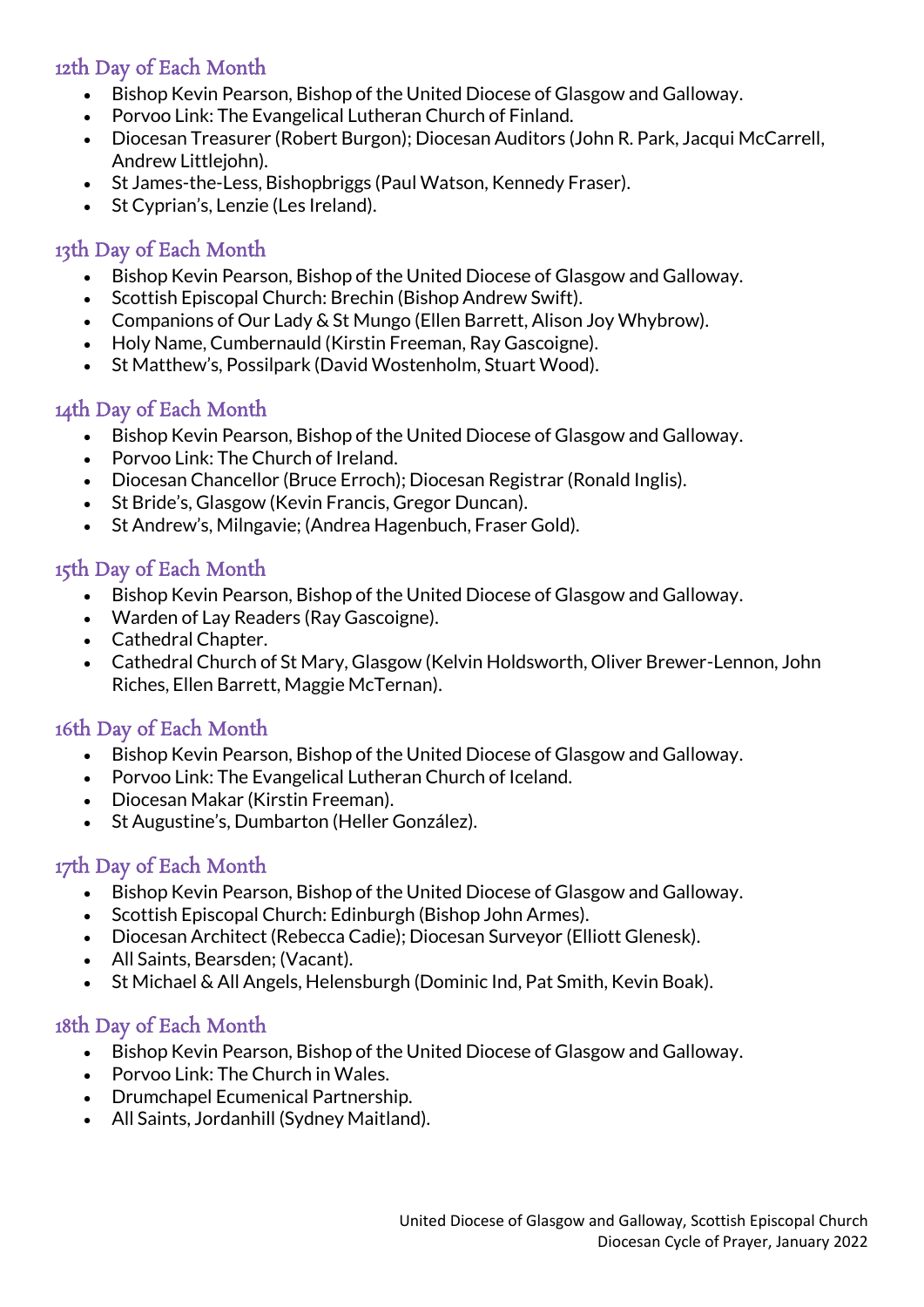- Bishop Kevin Pearson, Bishop of the United Diocese of Glasgow and Galloway.
- Diocesan Property Committee (Reuben Preston).
- St Aidan's, Clarkston (Nicholas Taylor).
- St Margaret of Scotland, Newlands (Gordon Fyfe, David Jasper, Charlotte Methuen, Mary Bowden).

# 20th Day of Each Month

- Bishop Kevin Pearson, Bishop of the United Diocese of Glasgow and Galloway.
- Porvoo Link: The Lusitanian Church of Portugal.
- Diocesan Centre Staff (Christine Hughes, Iolanthe Stack, Marion Noble).
- St Oswald's, King's Park (Vacant).
- St Ninian's, Pollokshields (Vacant, Eamonn Rodgers, Kenneth Roach).

#### 21st Day of Each Month

- Bishop Kevin Pearson, Bishop of the United Diocese of Glasgow and Galloway.
- Scottish Episcopal Church: Moray, Ross and Caithness (Bishop Mark Strange).
- Good Shepherd & Ascension, Hillington; Holy Trinity & St Barnabas, Paisley (Deborah Davison).

#### 22nd Day of Each Month

- Bishop Kevin Pearson, Bishop of the United Diocese of Glasgow and Galloway.
- Porvoo Link: The Spanish Episcopal Reformed Church.
- St John's, Johnstone; St Margaret's, Renfrew (Reuben Preston).

## 23rd Day of Each Month

- Bishop Kevin Pearson, Bishop of the United Diocese of Glasgow and Galloway.
- Diocesan Protection of Vulnerable Groups Co-ordinator (Anne Jones).
- St John the Evangelist, Greenock (Wilhelmina Nesbitt, Lisa Curtice).

#### 24th Day of Each Month

- Bishop Kevin Pearson, Bishop of the United Diocese of Glasgow and Galloway.
- Porvoo Link: The Evangelical Lutheran Church of Denmark.
- Heartland Group: St Mary's, Bridge of Weir; St Fillan's, Kilmacolm; St Mary the Virgin, Port Glasgow (Vacant, Audrey Stewart, Robert Chambers, Gerard McKeown).

#### 25th Day of Each Month

- Bishop Kevin Pearson, Bishop of the United Diocese of Glasgow and Galloway.
- Scottish Episcopal Church: St Andrew's, Dunkeld and Dunblane (Bishop Ian Paton).
- Canon Missioner (Audrey Stewart); Digital Engagement Officer (Petko Marinov).
- Holy Trinity, Motherwell; St Andrew's, Wishaw (Richard Kilgour, Charles Sargent).

- Bishop Kevin Pearson, Bishop of the United Diocese of Glasgow and Galloway.
- Porvoo Link: Latvian Evangelical Lutheran Church Abroad.
- Mothers' Union.
- St Cuthbert's, Cambuslang; St Mark's, East Kilbride (Paul Fletcher).